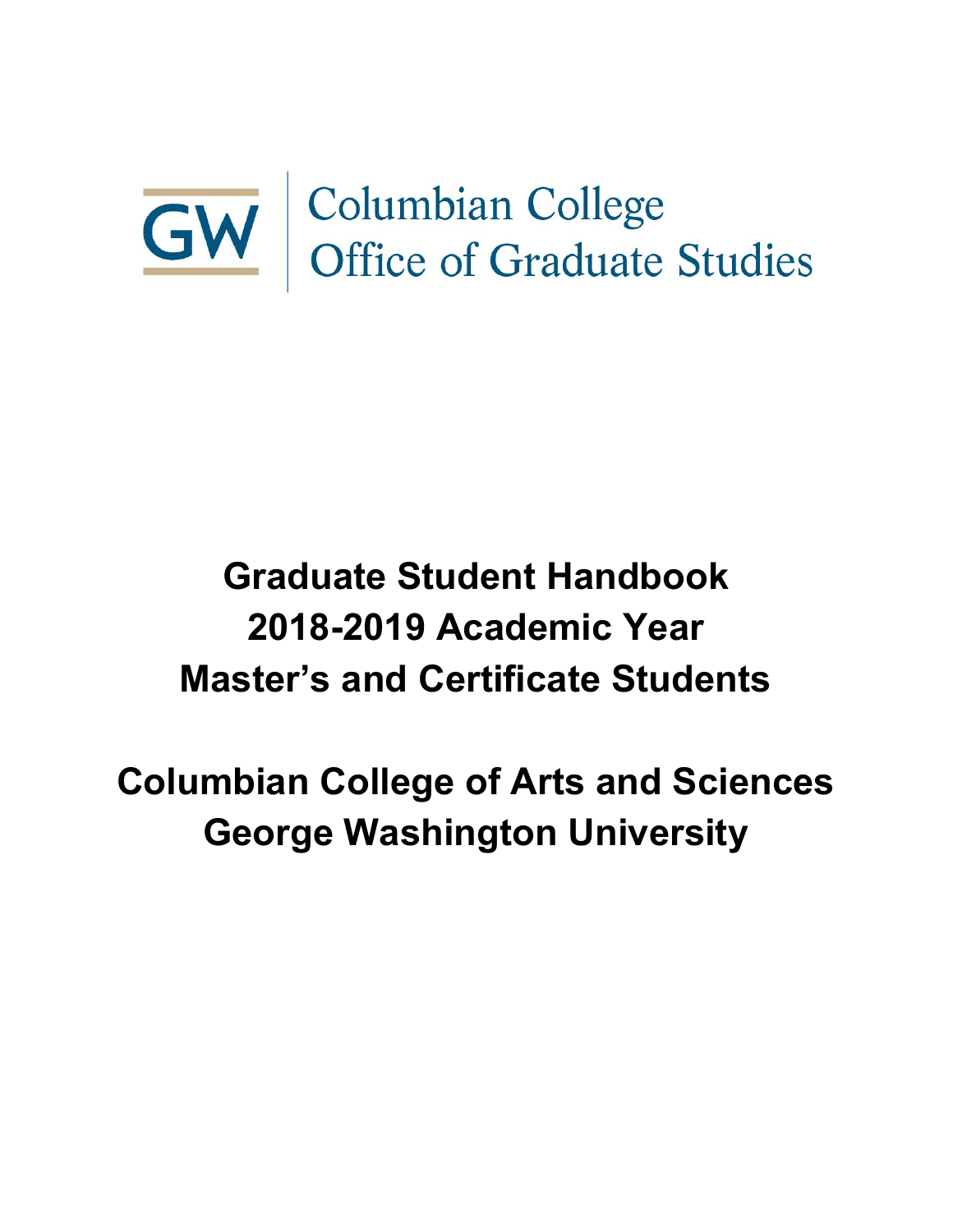# **Table of Contents**

| <b>About</b>                                                  | 3                       |
|---------------------------------------------------------------|-------------------------|
| <b>The Office of Graduate Studies</b>                         | 3                       |
| <b>Your CCAS Contacts</b>                                     | 3                       |
| Your Director of Graduate Studies (DGS)                       | 3                       |
| Program of Studies                                            | $\overline{\mathbf{4}}$ |
| DegreeMAP                                                     | 4                       |
| Your OGS Program Coordinator                                  | 4                       |
| Your GW email address                                         | 5                       |
| <b>Registration</b>                                           | 6                       |
| Workload                                                      | 6                       |
| Half-Time / Full-Time Certification Request                   | 6                       |
| Continuing Research (CR) and Continuous Enrollment (CE)       | $\overline{7}$          |
| Leave of Absence (LOA)                                        | 7                       |
| Dropping and Adding Courses                                   | $\overline{7}$          |
| Withdrawing from your Program                                 | 8                       |
| <b>Academic Standing</b>                                      | 9                       |
| <b>Probation and Termination</b>                              | 9                       |
| Degree Timeframe                                              | 9                       |
| <b>Transfer Credit</b>                                        | 10                      |
| <b>Consortium Courses</b>                                     | 10                      |
| <b>Transferring Programs/ Dual Enrollment</b>                 | 11                      |
| <b>Transferring Programs</b>                                  | 11                      |
| <b>Dual Enrollment</b>                                        | 11                      |
| <b>International Students</b>                                 | 13                      |
| English for Academic Purposes (EAP)                           | 13                      |
| International Student Health Insurance                        | 13                      |
| <b>Graduation and Degree Completion</b>                       | 14                      |
| Participating in CCAS Celebration and University Commencement | 14                      |
| <b>Master's Degree Special Requirements</b>                   | 16                      |
| Master's Comprehensive Examination                            | 16                      |
| <b>Thesis</b>                                                 | 16                      |
| <b>Final Examination</b>                                      | 16                      |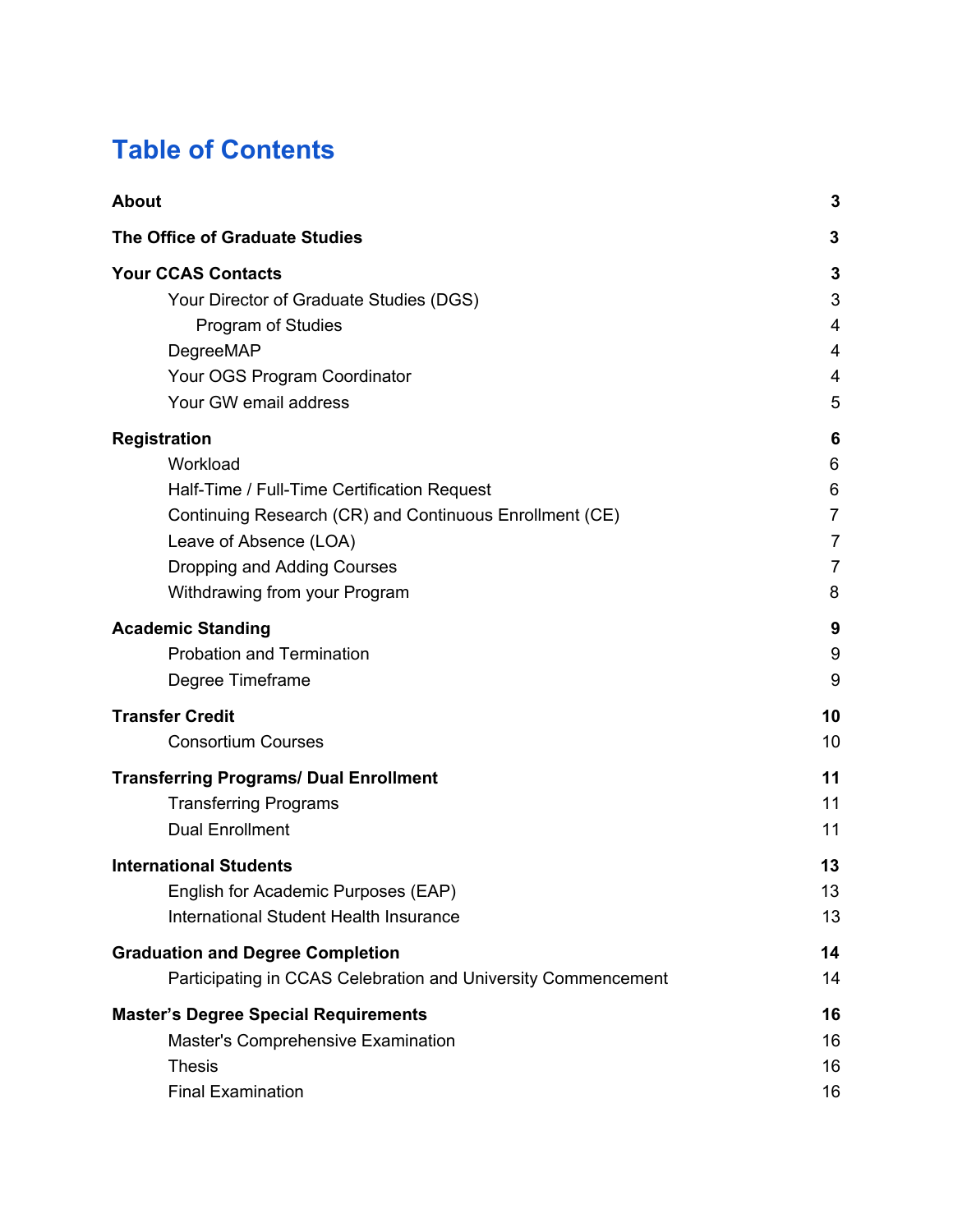<span id="page-2-0"></span>

| Human Research Requirements                               | 17 |
|-----------------------------------------------------------|----|
| <b>Rights and Responsibilities and Academic Integrity</b> | 19 |
| <b>Student Rights and Responsibilities</b>                | 19 |
| Academic Integrity                                        | 19 |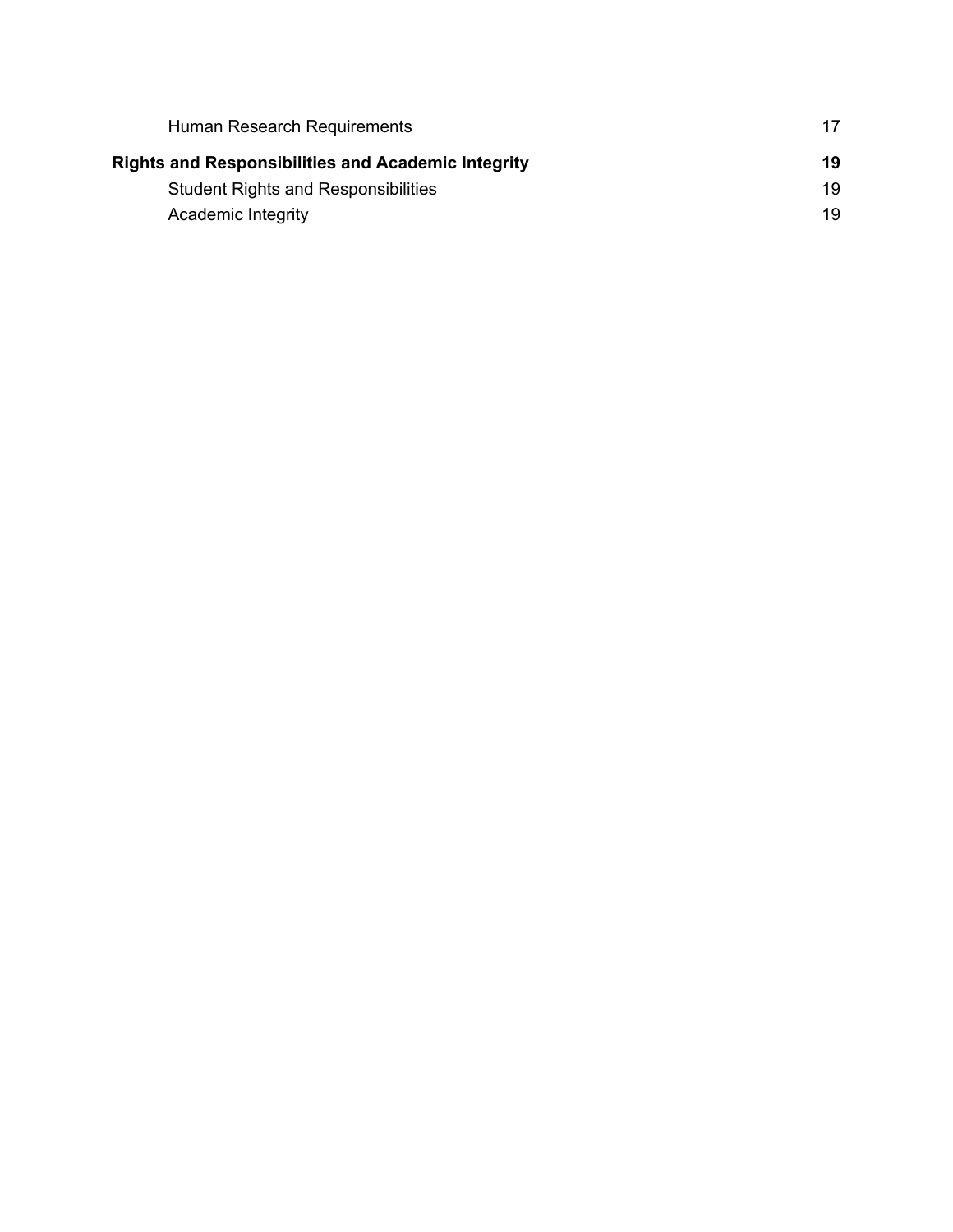# **About**

The Columbian College of Arts and Sciences (CCAS) is GW's intellectual and creative backbone—a place where research thrives, critical thinking is encouraged, collaboration is constant and real-world training goes hand-in-hand with learning.

As pioneers of the Engaged Liberal Arts, we equip students with the skills and competencies needed to be effective, responsible 21st-century citizens.

Columbian College is GW's largest and most comprehensive academic unit. It is home to 42 academic departments, three affiliated schools, 8,000 undergraduate and graduate students, 28 research centers and nearly 500 full-time faculty—including Fulbright and Guggenheim scholars, award-winning artists, cutting-edge scientists and critically acclaimed authors.

# <span id="page-3-0"></span>**Your CCAS Contacts**

#### <span id="page-3-1"></span>**Your Director of Graduate Studies (DGS)**

Each graduate program has a Director of Graduate Studies (DGS) who will be your main point of contact regarding your academic program requirements.

You must meet with your DGS before registering for courses in the first semester to ensure you are informed of exactly which courses you need to take and what is required to complete your graduate program. Your DGS' contact details can be found in the [Graduate](https://columbian.gwu.edu/program-directors) [Program](https://columbian.gwu.edu/program-directors) Director listing on the Office of [Graduate](https://columbian.gwu.edu/program-directors) Studies Contacts page.

You should also discuss the possibility of transferring any graduate credit earned at other institutions with your DGS, and submit the necessary paperwork to the Office of Graduate Studies.

#### Program of Studies

<span id="page-3-3"></span><span id="page-3-2"></span>When you meet with your DGS, you will draw up a program of studies. This is a detailed plan of your degree program. It should include a list of all courses that you will take each semester and a list of non-course requirements that you must complete, with dates by which you intend to complete them. You should keep a copy of your Program of Studies and consult it regularly as you progress through the program. The program of studies may be modified, with approval of your DGS, during your time in the program.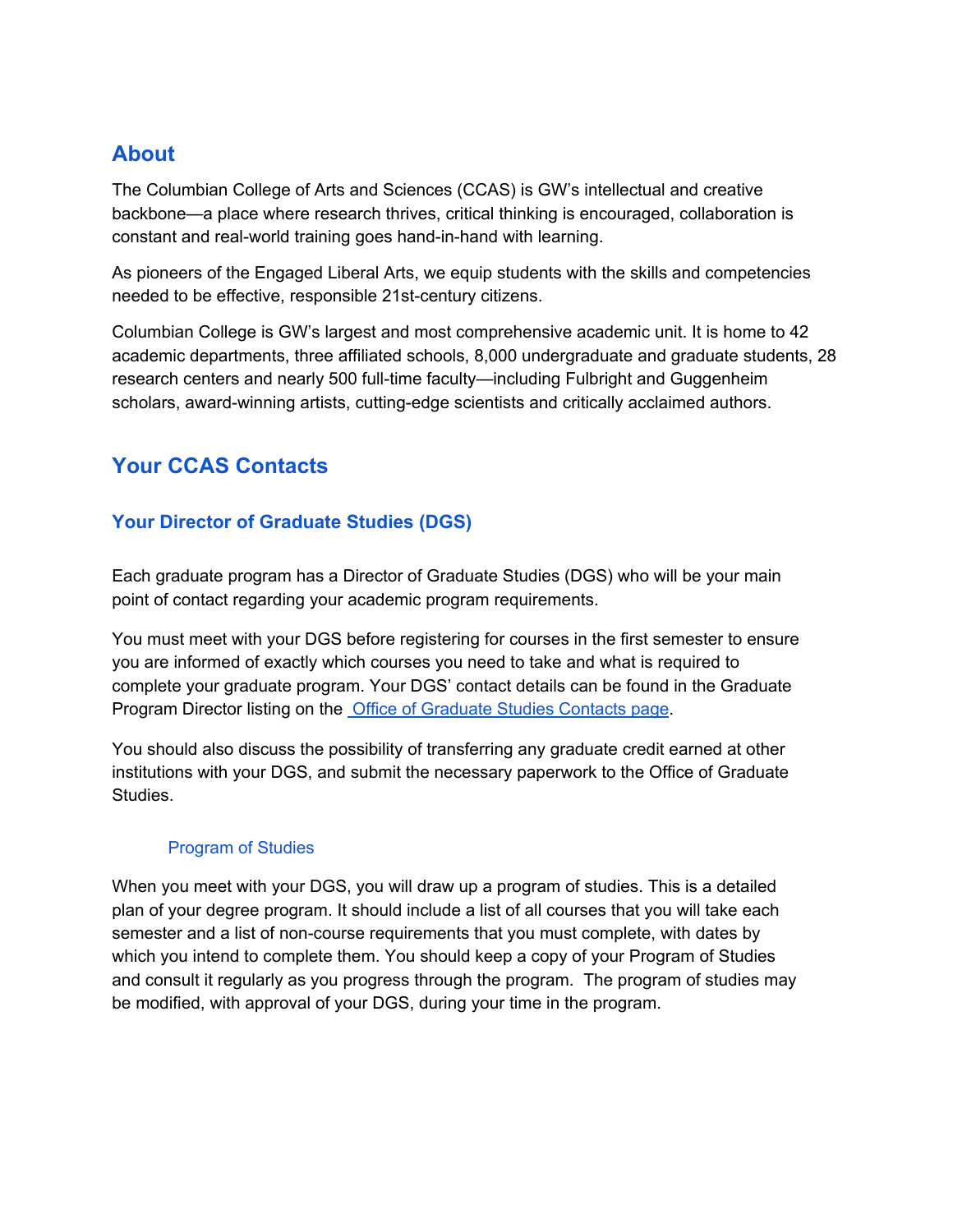#### **Your OGS Program Coordinator**

Each CCAS graduate program has an assigned Program Coordinator who is your main point of contact within the Office of Graduate Studies. Your Program Coordinator administers the enrollment and academic standing policies and procedures that all graduate students must maintain. Your Director of Graduate Studies (DGS) addresses any academic advising questions related to course selection and other degree requirements. If an administrative question ever arises in relation to the policies in this Handbook, please feel free to contact your Program Coordinator Please check the Office of [Graduate](http://columbian.gwu.edu/program-directors) Studies Contacts page for a list of Program Coordinators.

#### <span id="page-4-1"></span>**Your GW email address**

All email correspondence will be sent to your GW email address. As a student, your email address ends in "@gwmail.gwu.edu" but you will still receive mail addressed to "@gwu.edu". However, if you are a GW employee, or at any point you become a GW employee (including as a Graduate Assistant) you will also have an email address that ends in "@email.gwu.edu." If you are both a student and an employee, email sent to "@gwu.edu" can only be forwarded to one of the two accounts. You will either need to check both accounts regularly, or contact the Division of Information Technology to ensure that email sent to "@gwu.edu" forwards to the correct account (although you should still check your second account to make sure you do not miss any important information).

### <span id="page-4-0"></span>**DegreeMAP**

[DegreeMAP,](https://registrar.gwu.edu/students) the University's advising tool, maps out each student's degree program requirements and completion status, and should be used in conjunction with your Program of Studies to track your program progress.

DegreeMAP is accessed via GWEB. Students and advisors are strongly encouraged to consult DegreeMAP each semester to ensure degree program requirements are being met. Occasionally, course substitutions (petitions) are needed to update your DegreeMAP record. Only your DGS can submit these petitions. In order to be cleared for graduation your DegreeMAP must reflect 100% completion.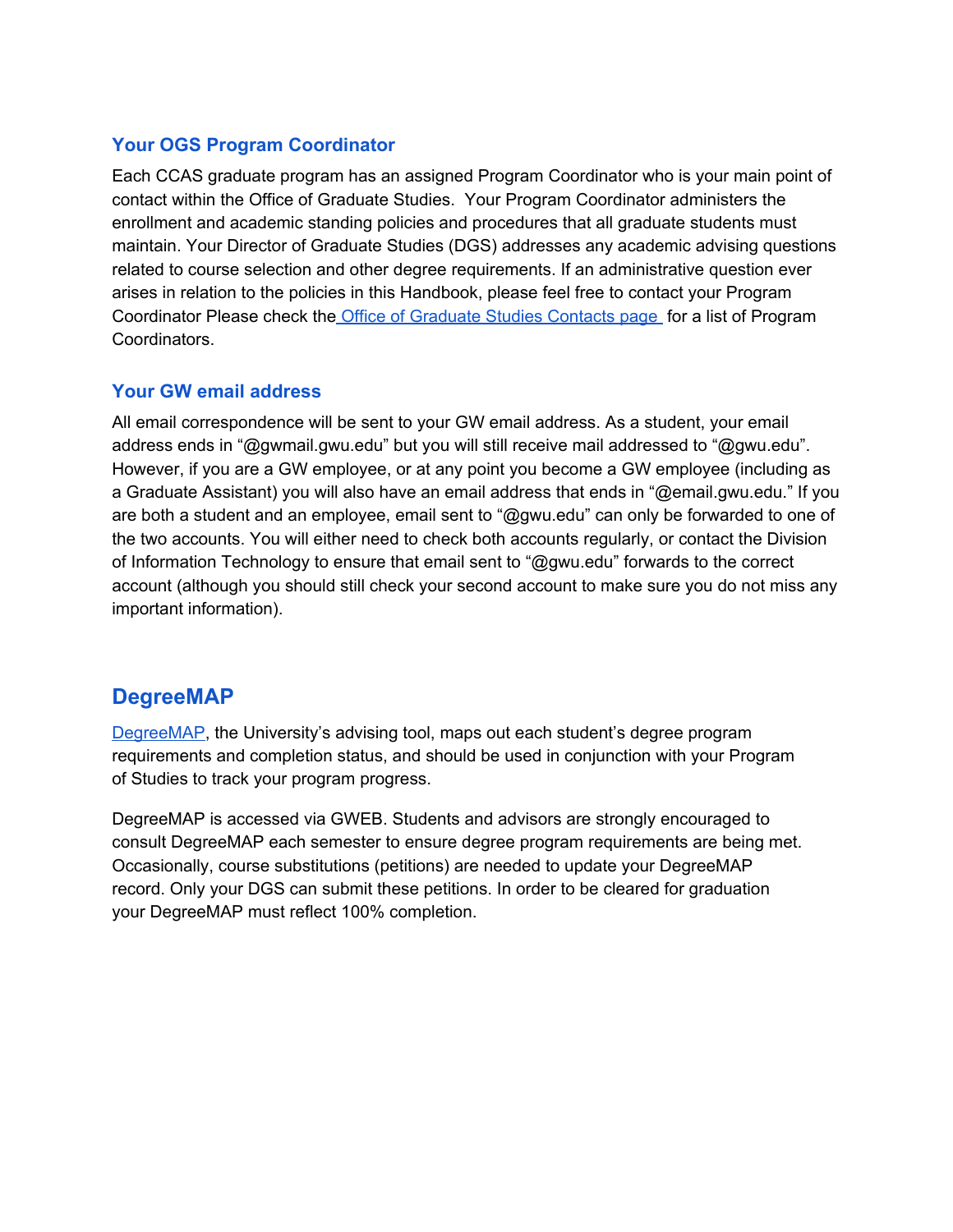# <span id="page-5-0"></span>**Registration**

General registration opens for the Fall and Summer semesters in late March or early April, and for Spring semester in early November. All initial registrations made on or after the first day of classes of a semester will be charged a late registration fee. Registration dates and deadlines can be found on the [Registrar's](http://registrar.gwu.edu/) website.

**All CCAS graduate students are required to register continuously each Fall and Spring semester** until the completion of their program. Registration during the summer is optional except for those who plan to complete their degree requirements in the summer semester and whose program of studies requires summer registration. Failure to register may require that a student apply for readmission. Readmission is not guaranteed.

#### <span id="page-5-1"></span>**Workload**

You must register for **at least 3 credits each Fall and Spring semester,** unless you have completed all of your coursework (see the Continuing Research/Continuous Enrollment section of this handbook) or are on an approved Leave of Absence (see the Leave of Absence section of this handbook). The credit hours required for half-time and full-time status are below:

**Minimum:** 3 credits per semester

**Maximum:** 15 credits per semester. More than 15 credits require approval from your DGS and the Associate Dean of Graduate Studies.

**Less than half-time:** 3-4 credits per semester

**Half-time:** 5-8 credits per semester

**Full-time:** 9-12 credits per semester

*Students who work more than 20 hours a week should not register for more than 6 credits.*

Failure to register for the minimum number of credits may lead to problems with student loans, with your degree completion deadline, or (for international students) with your student visa.

#### <span id="page-5-2"></span>**Half-Time / Full-Time Certification Request**

There are times when a student is enrolled in fewer than the credit hours required for half-time or full time status, but because they are engaged in one of the following academic activities, they can request half-time or full-time certification: thesis research, cooperative education, preparing for comprehensive examination, and required internship/externship/practicum. The Half-Time/Full-Time Certification Request form is available on the [Registrar's](http://registrar.gwu.edu/forms) website. This form needs to be signed by your DGS before being submitted to your CCAS Program Coordinator. .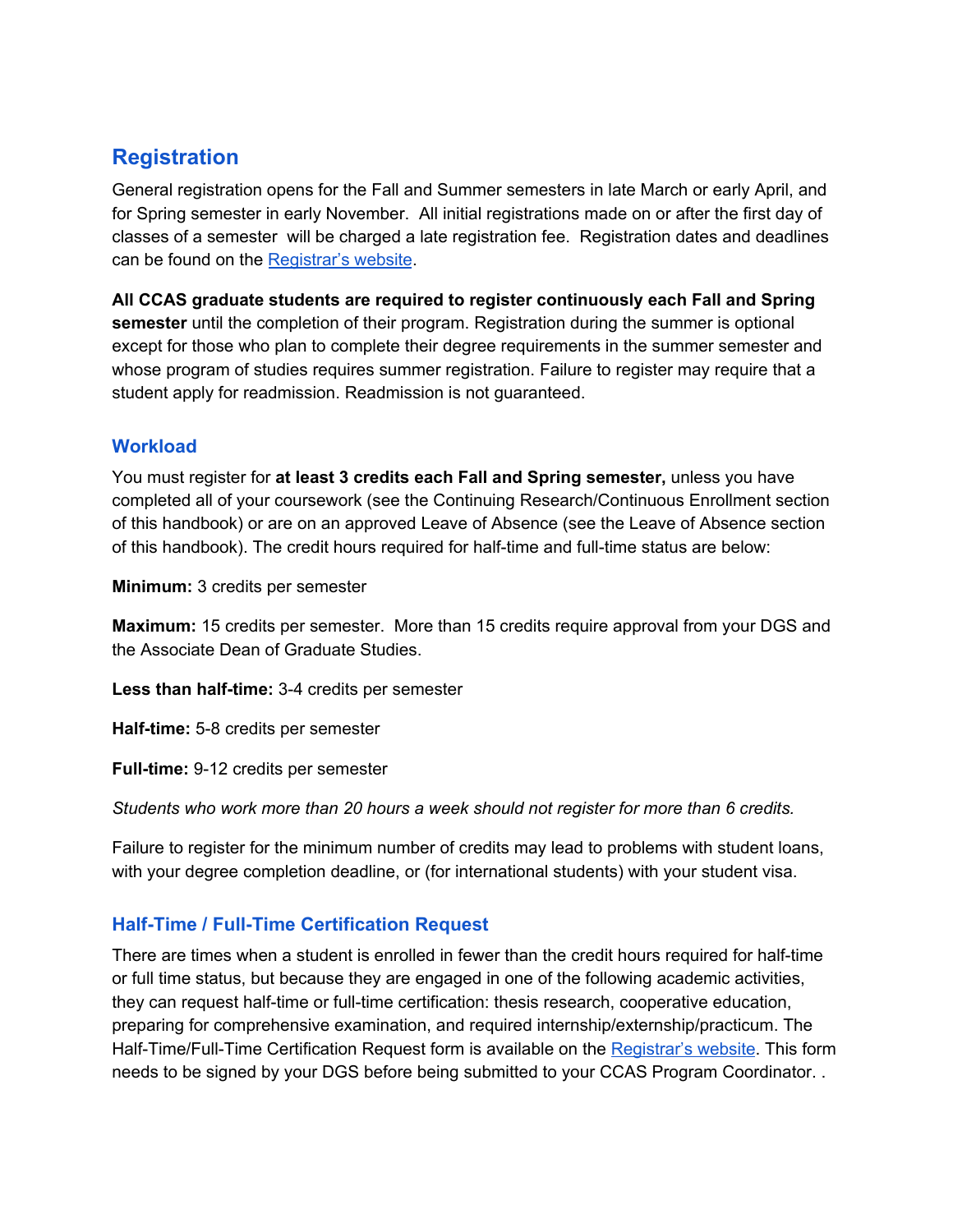International students on an F-1 or J-1 visa must remain as full-time students for visa purposes. You should complete the Full-Time Certification Request form or the Reduced Course Load form, depending on your situation, available on th[e](http://internationalservices.gwu.edu/) [International](http://internationalservices.gwu.edu/) Services Office website.

<span id="page-6-0"></span>You must be registered for the applicable semester before submitting your request.

#### **Continuing Research (CR) and Continuous Enrollment (CE)**

If you have completed all of your required course work, all special departmental requirements, and all thesis research requirements and are within the deadline to complete your program (see the Timeframe section of this handbook) you may register for one credit of Continuing Research (CR) each Fall and Spring semester until the completion of your degree. Continuing Research is listed in the **[Schedule](http://registrar.gwu.edu/schedule-classes) of Classes** under Columbian College as CCAS 0920 for Master's students.

Students must be enrolled in their final semester, so if you are completing your program in the Summer semester you may register for Continuous Enrollment (CE). Continuous Enrolment is a 0 credit course, so there is no tuition charge, but there is a \$35 registration fee. To register for CE you must contact your CCAS Program Coordinator.

There is a special section of Continuous Enrollment designed for international students completing their degree requirements in the summer. While it is still zero credits, in order to comply with visa regulations the title of the course is Continuing Research. This is different from the 1 credit Continuing Research course (CCAS 0920) mentioned above, and you will need to contact your CCAS Program Coordinator in order to register.

#### <span id="page-6-1"></span>**Leave of Absence (LOA)**

A Leave of Absence (LOA) is a period of time where you may be permitted to pause your study due to various reasons including financial difficulty, work commitments, medical emergencies, military deployment etc. Students will be permitted a LOA for no more than 2 semester unless it is for a medical/family emergency or military deployment. You must apply for a LOA before or during the applicable semester. Retroactive LOA's will not be approved.

If your LOA request is approved, your Program Coordinator will inform you and submit the required registration paperwork to the Office of the Registrar. You will not have access to University facilities or resources, including the library, during an LOA.

<span id="page-6-2"></span>You are not required to pay any tuition for an LOA, but there is a registration fee of \$35.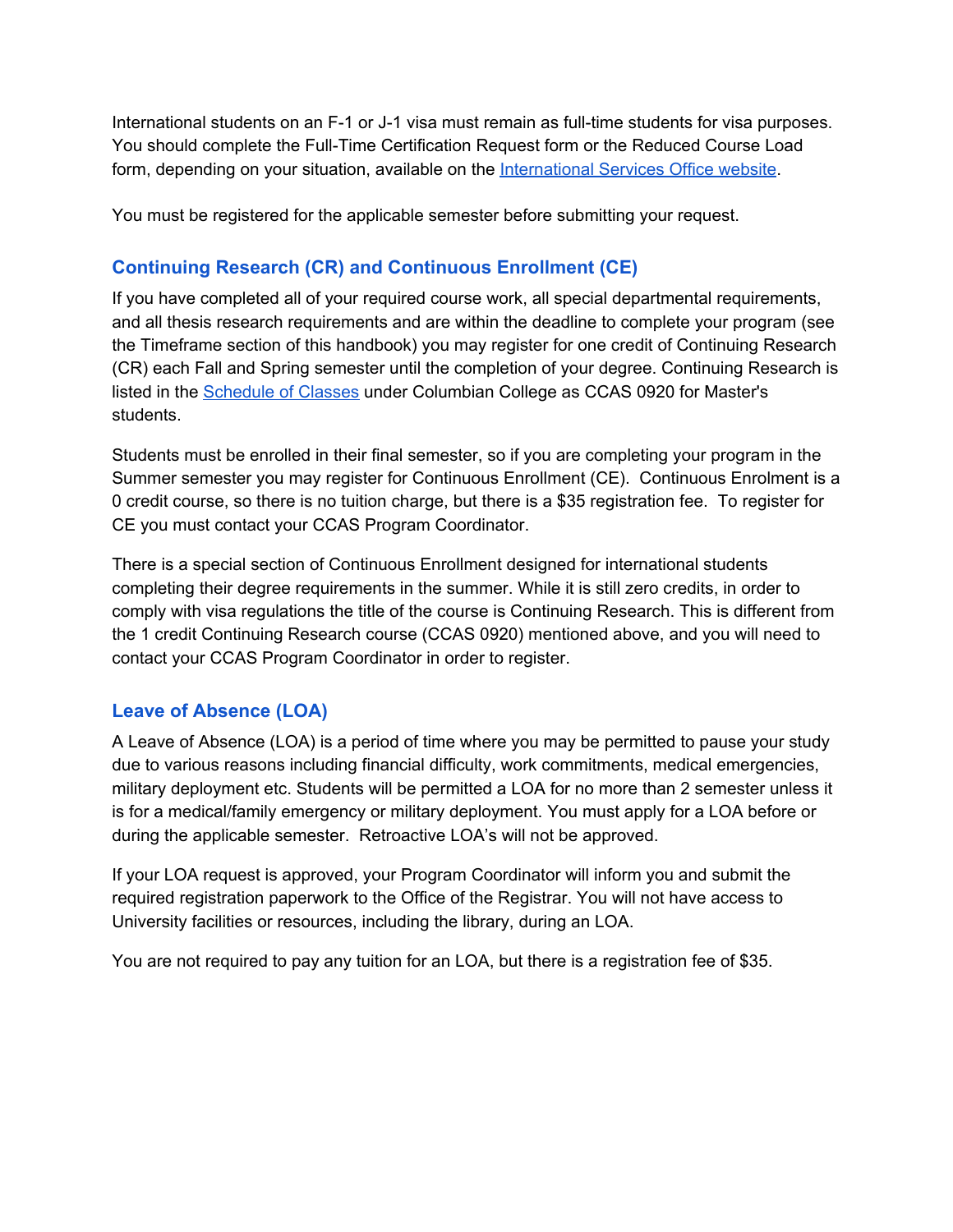#### **Dropping and Adding Courses**

If you drop a course or withdraw from your program before first day of classes of a semester, you will get a full refund, including all tuition and related fees. If you drop or withdraw after the start of the semester, the following financial penalties apply:

| <b>Fall and Spring semester</b>                                          | What you will be refunded |
|--------------------------------------------------------------------------|---------------------------|
| On or before the end of the 1 <sup>st</sup> week of the semester         | 90%                       |
| On or before the end of the 2 <sup>nd</sup> week of the semester         | 60%                       |
| On or before the end of the 3 <sup>rd</sup> week of the semester         | 40%                       |
| On or before the end of the $4th$ week of the semester                   | 25%                       |
| After the 4 <sup>th</sup> week of the semester<br>$0\%$                  |                           |
| <b>Summer semester</b>                                                   | What you will be refunded |
| Within the 1 <sup>st</sup> 7 calendar days of the summer session         | 85%                       |
| After the 1 <sup>st</sup> 7 calendar days of the summer session<br>$0\%$ |                           |
| Late Registration fee                                                    | \$80                      |

Off-campus courses and courses that do not follow the traditional semester may have a different refund schedule.

You may make adjustments to your registration by dropping and adding an equal number of credit hours, without penalty, during the first four weeks of the semester. To ensure you are not charged you must drop a course and add an equivalent credit hour course within the same week, and you must do so using the same method, either through GWEB, or by using a Registration Transaction form available on the [Registrar's](http://registrar.gwu.edu/forms) website.

You may continue to adjust your schedule within the first 4 weeks of the semester. If you drop a course after the 4<sup>th</sup> week you will receive a grade of W (Withdrawn). You may not drop any classes after the 10<sup>th</sup> week.

#### **Withdrawing from your Program**

If you find it necessary to withdraw completely from the University you must notify the Office of Graduate Studies in writing. If you want to resume your degree at a later date, you will be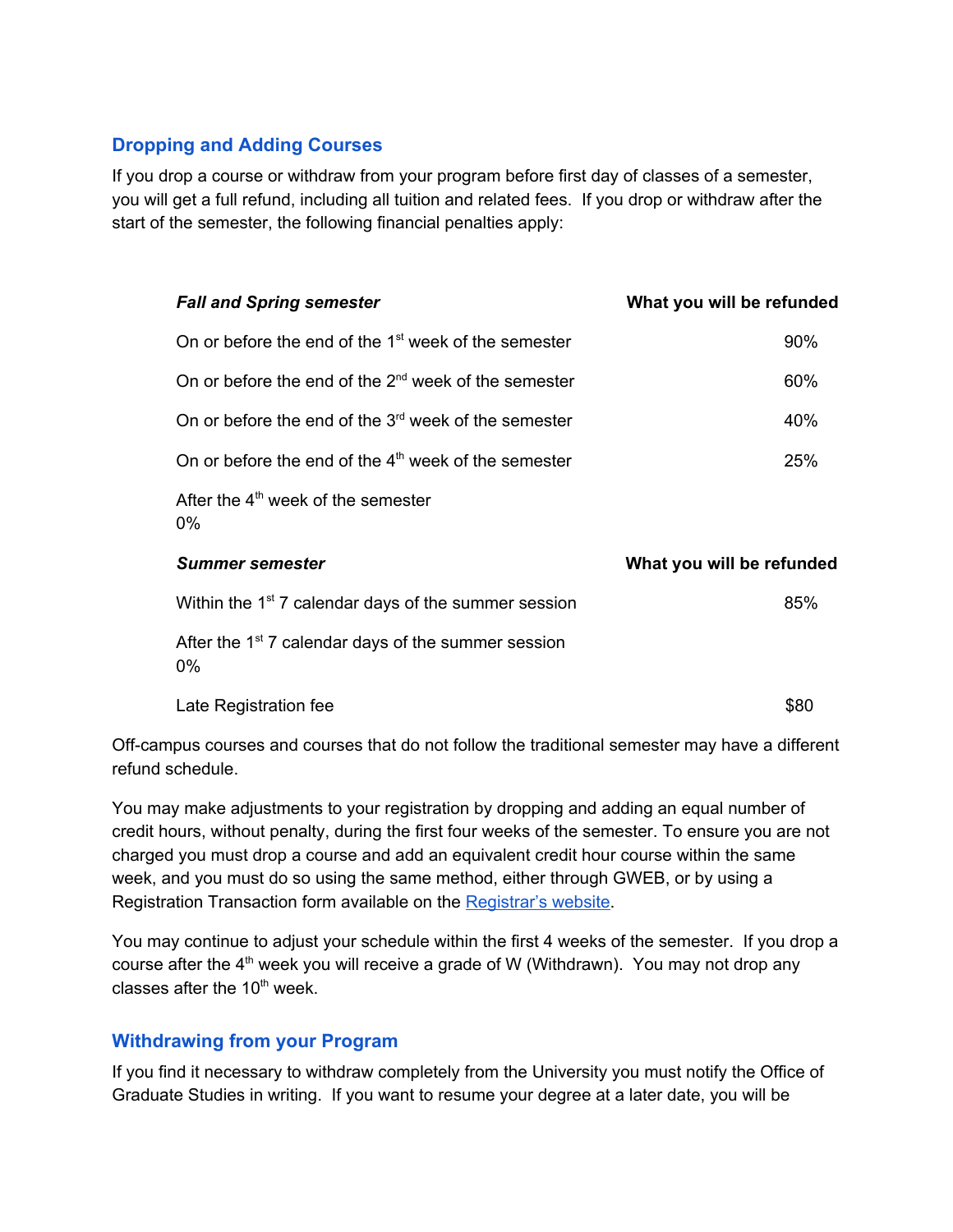required to reapply for admission. If you wish to resume your degree within 2 years of leaving the program, you may be required to back register for one credit hour for each semester spent away from the program.

#### **Tuition**

Students will be billed for tuition by the Office of Student Accounts after registering for courses. Tuition rates are determined by your degree program and are charged by credit hour. For example, students admitted to Foggy Bottom campus programs pay the on-campus tuition rate for any courses they register for, regardless of course format or location. Tuition rates for can be found [here](https://studentaccounts.gwu.edu/graduate-tuition).

## <span id="page-8-0"></span>**Academic Standing**

All CCAS graduate students are required to maintain a cumulative degree/certificate GPA of at l[e](http://bulletin.gwu.edu/)ast 3.0 (B). Some programs require a higher cumulative GPA. Please refer to the [Graduate](http://bulletin.gwu.edu/) [Bulletin](http://bulletin.gwu.edu/) for the minimum GPA requirement for your program. Deficiency and prerequisite coursework (if required) are not included in calculating your cumulative degree GPA even though they may appear on your graduate transcript. These courses also do not count towards the credits required for your graduate degree/certificate.

Maintaining satisfactory academic standing is separate from the [Financial](http://financialaid.gwu.edu/) Aid office satisfactory academic progress policy (SAP). SAP is required for all students who receive a federal loan. The SAP policy refers to your ability to access federal loans only and should not be confused with the Academic Standing Policy.

#### <span id="page-8-1"></span>**Probation and Termination**

If you do not meet the minimum cumulative degree GPA required by your program, you may be put on academic probation or have your program terminated. While on probation you may be limited in the number of credits you may take and you may no longer be able to receive any failing or incomplete grades. You will be informed by the Office of Graduate Studies of the conditions that have been attached to your probationary period.

Your cumulative degree/certificate GPA will be reviewed after your probationary period. If you have not met the conditions of your probation and increased your degree GPA to at least a 3.0, you may be terminated from your program. If you meet the requirements of your probation, you may be reinstated to good academic standing or remain on extended probation depending the recommendation of your academic department.

Your University transcript indicates your academic standing for the Fall and Spring semesters. If you maintain the minimum required GPA, your transcript will indicate *Good Standing*. If you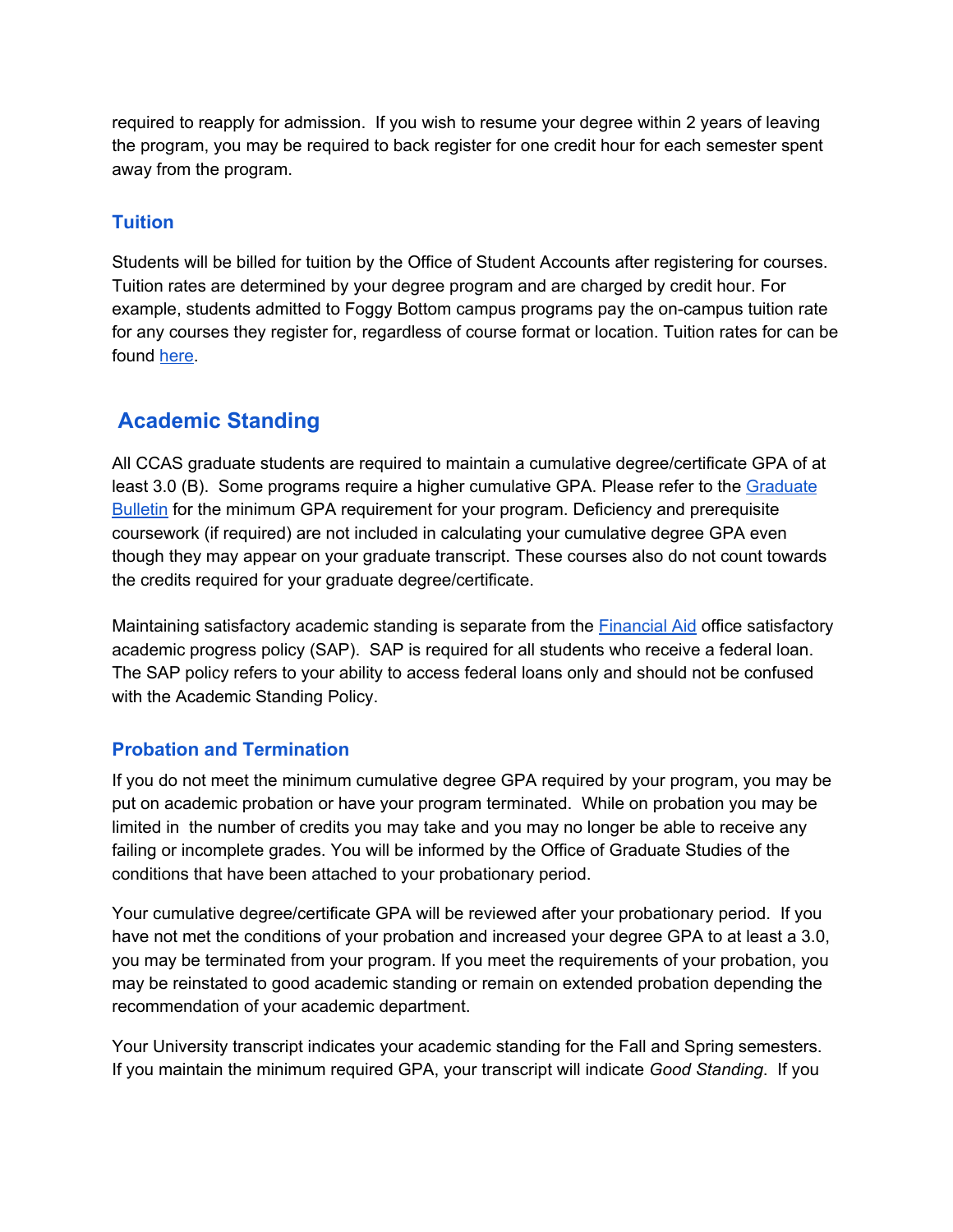are placed on probation, your standing will change to *Probation*. If you are terminated, no standing will appear on your transcript.

#### <span id="page-9-0"></span>**Degree Timeframe**

All Master's students must complete all degree requirements within four years (8 semesters, not including summer). Certificate students must complete all academic requirements within a maximum of three calendar years from admission.

Students who have exceeded their CCAS program time limit must request an extension of time to degree in order to remain in the program. Requests for an extension on the completion of your degree requirements must include a detailed timeline for completion and must be approved by your DGS and forwarded to the Office of Graduate Studies for review by the Associate Dean. If your extension request is not approved, your degree candidacy will be terminated.

# <span id="page-9-1"></span>**Transfer Credit**

A maximum of one-quarter (25%) of the credit hours of graduate coursework required for your degree may be approved for transfer to a graduate program in Columbian College. These credits may come from enrollment in non-degree coursework at GW, or from another degree-granting school of GW, or another accredited college or university. For a transfer of credit to be approved, all of the following conditions must be met:

- Must be graduate-level work from an accredited institution
- Must have a grade of B or better
- Must have been taken no more than five years prior to admission
- Must not have been applied to the completion of requirements for another degree
- Must have approval from your Director of Graduate Studies
- An official transcript showing completion of the course work must be on file in the Office of Graduate Studies before the request can be considered

Requests for transfer credit must be submitted in writing and approved by your DGS and forwarded to the Office of Graduate Studies for review by the and the Associate Dean **during the first year in your program**.

Grades from transfer credit are not included in the calculation of your degree GPA unless they are courses taken at GW.

<span id="page-9-2"></span>You are not permitted to transfer coursework taken outside the University once you have enrolled at GW, except under extraordinary circumstance; permission must be sought from your DGS and the Associate Dean in advance of registering for the course.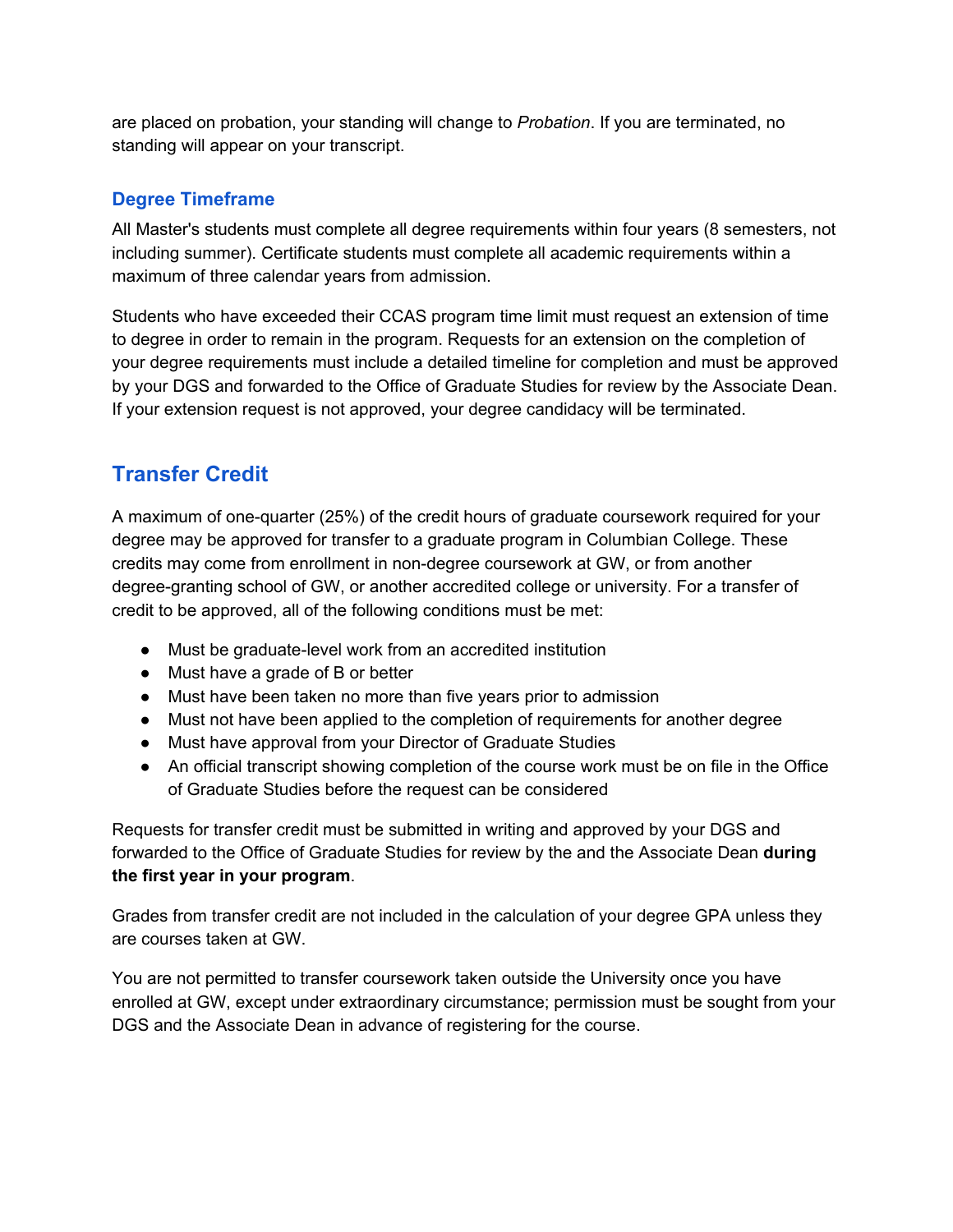#### **Consortium Courses**

GW is part of the Washington Metropolitan Area Consortium of Universities, which allows you the opportunity to enroll at other member institutions for courses that are not available at GW.

Participation in this program is open only to students who are located at the Foggy-Bottom or Mt. Vernon campuses (with the exception of Corcoran students). You must be in good academic standing in order to participate. With prior approval, up to 9 credits toward a master's degree. may be taken through the consortium. In all cases, at least one-half (50%) of the hours counting toward your degree must be taken at GWU. For example, if you receive 7 transfer credits to a 30 credit hour program, then you may only take 8 consortium credits.

Access to Consortium courses is not guaranteed as priority is given to students enrolled at the home institution. DGS approval and the GWU equivalent course number on the Consortium Registration form are required for the Associate Dean's review. Please visit th[e](http://registrar.gwu.edu/consortium) [Registrar's](http://registrar.gwu.edu/consortium) [website](http://registrar.gwu.edu/consortium) to obtain the form and for more information on Consortium courses.

# **Transferring Programs/ Dual Enrollment**

#### <span id="page-10-0"></span>**Transferring Programs**

If you are contemplating a transfer to another school or program within GWU you must consult with your current Director of Graduate Studies as well as with the Director of Graduate Studies in the program to which you are considering transferring. Transfers to another program within the Columbian College of Arts and Sciences require the submission of a petition form signed by both Departments, and forwarded to the Office of Graduate Studies for review by the Associate Dean. It is not guaranteed that prior completed GWU courses will transfer to your new program. If you have a graduate award, it is not guaranteed that any awards or assistantships are transferable to a new program of study. All transfer requests must be a part of your petition to transfer.

Transfers to a program at another school within the University require a formal graduate application to that particular GWU school. Current Master's students who wish to apply for a PhD must do so through the online graduate [application](https://gw.force.com/) system.

#### <span id="page-10-1"></span>**Dual Enrollment**

Students are not permitted to be registered in two programs simultaneously, whether the program is within or outside of GWU, unless the program is an approved Combined, Dual or Joint degree program, or if you have your DGS and the Associate Dean's prior approval. If you are interested in registering in a second program, you must request the Associate Dean's approval by completing a Dual Degree Enrollment form.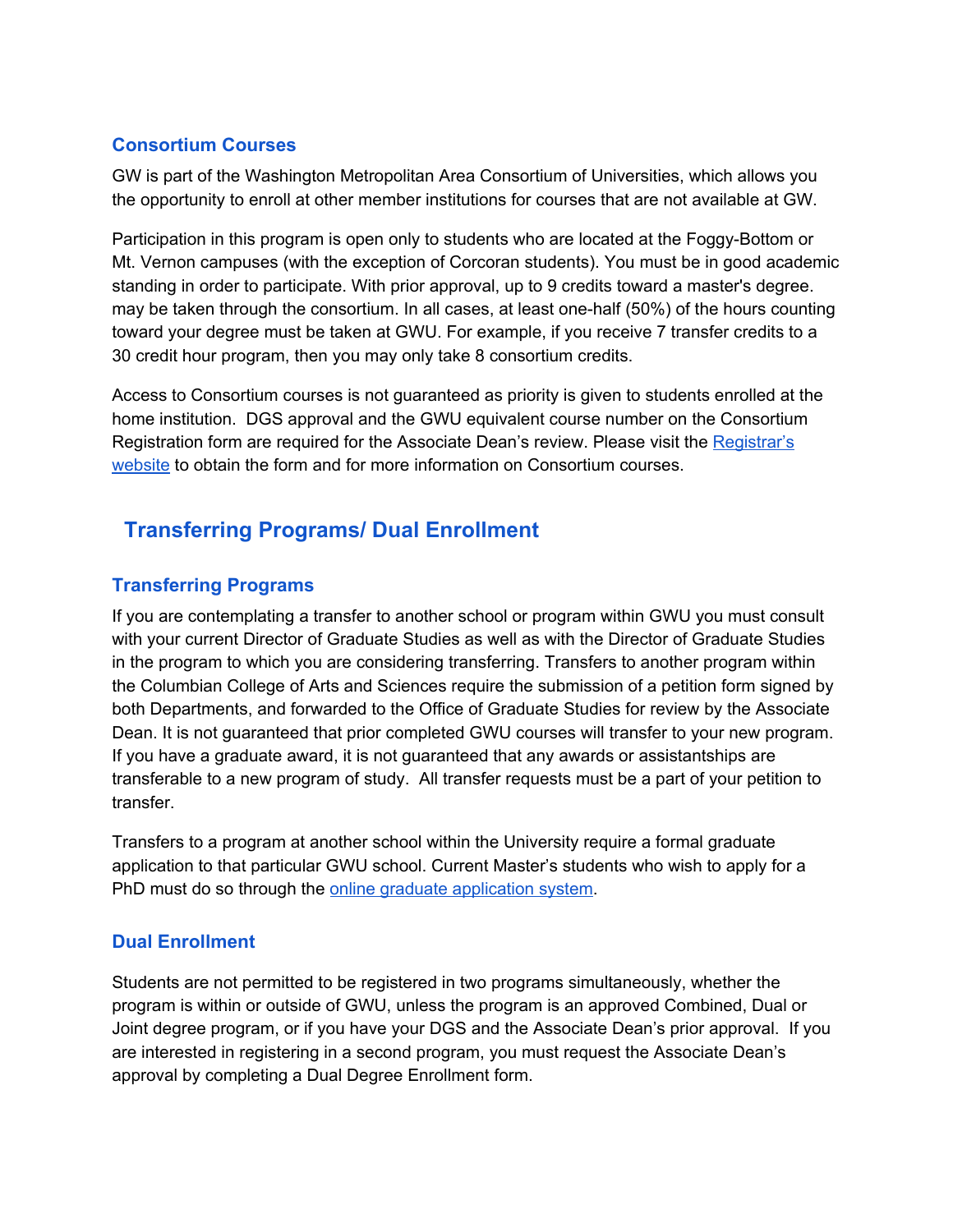# <span id="page-11-0"></span>**International Students**

#### <span id="page-11-1"></span>**English for Academic Purposes (EAP)**

International students who have a TOEFL score below 100 or an IELTS score below a 7.0 (with no individual band score below a 6.0) are required to satisfactorily complete an English for Academic Purposes (EAP) course in the first semester. Your admission letter will indicate which EAP course you are required to take.

*EAP 6110: Academic Writing and Research I (3 credits)*

*EAP 6111: Academic Writing and Research II (3 credits)*

You will take a short exam in the first class of the semester to ensure you are in the correct EAP course. You may need to change EAP courses if the results of your exam indicate another course is better suited for you.

The EAP course credits do not count towards your degree credit requirements or your degree GPA. If you do not successfully complete the EAP course, you may be required to take the course again, or you may be put on academic probation or terminated from your degree program.

For additional information on the content of each course, please visit the [E](http://eap.columbian.gwu.edu/)AP [website](http://eap.columbian.gwu.edu/).

#### <span id="page-11-2"></span>**International Student Health Insurance**

It is mandatory for all GWU international students on an F-1 or J-1 visa to have adequate health insurance while registered as a GWU student. Consequently, all international students are automatically enrolled in the University Student Health plan. You may choose to opt-out of the plan if you already have an adequate health insurance policy that meets the University's minimum requirements. To opt-out of the GWU plan, you must submit an online waiver before the following dates:

Fall – September 30

Spring – January 31

Please visit the student health [website](https://healthcenter.gwu.edu/student-health-insurance) for more information on the GW health insurance plan, minimum coverage requirements and how to opt-out.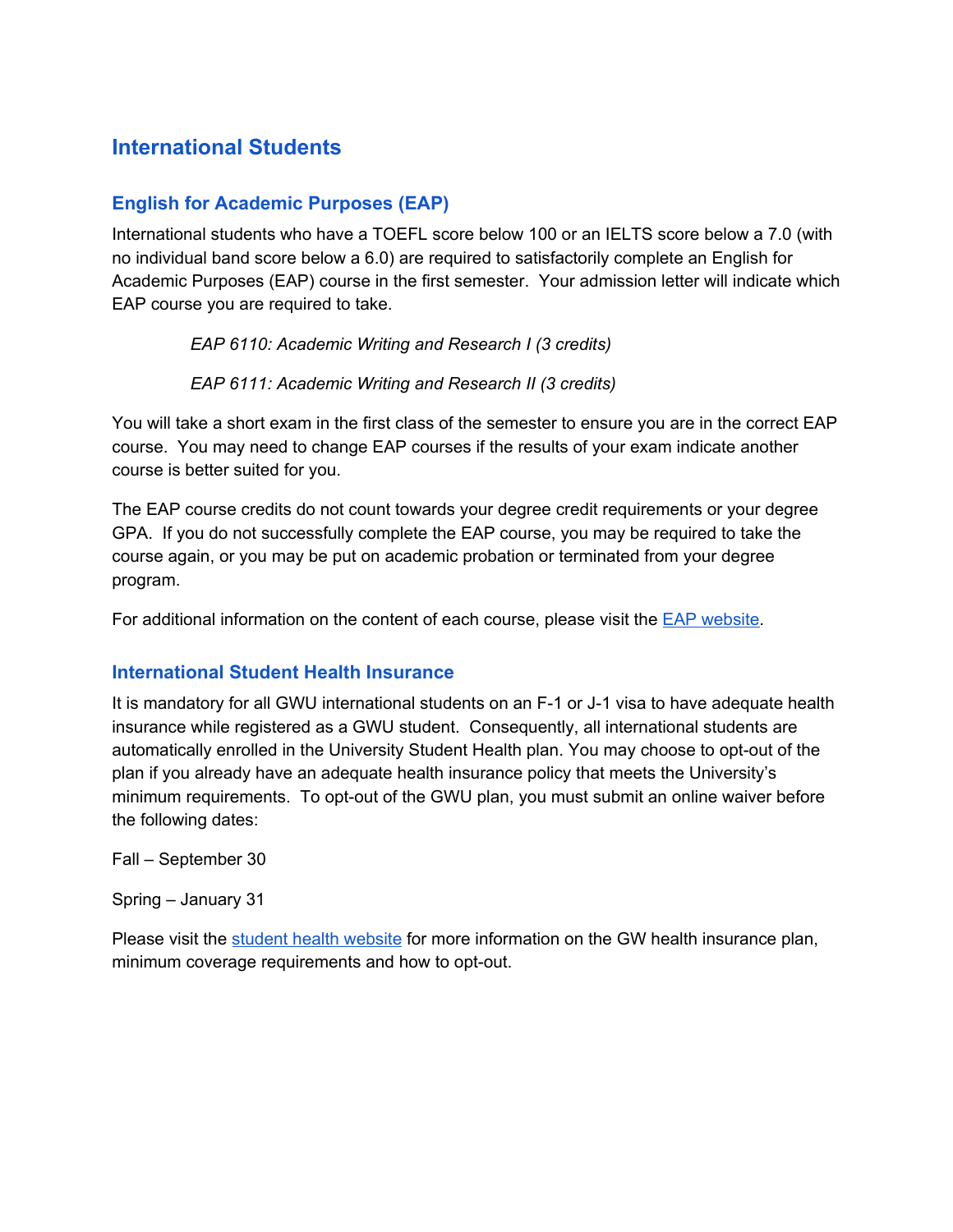# <span id="page-12-0"></span>**Graduation and Degree Completion**

Degrees are conferred in January, May, and August, and the Commencement ceremony is held in mid-May.

In order to have your degree conferred, you must apply to graduate through the Student Records menu in GWeb.

Certificate students must complete the Application for Certificate Completion, which must be downloaded from the [Registrar's](http://registrar.gwu.edu/forms) website and submitted to your Program Coordinator.

Application deadlines can be found on th[e](http://registrar.gwu.edu/online-graduation-application-instructions) [Registrar's](http://registrar.gwu.edu/online-graduation-application-instructions) website. If you do not apply by the published deadlines, you will need to use a paper application form, and you will be charged a \$35 late fee.

You must be registered in the semester in which you are intending to graduate. If you are graduating in a Summer semester, you may be eligible for the zero credit Continuous Enrollment (please see the Continuing Research/Continuous Enrollment section of this handbook).

To be cleared to graduate, you must have a cumulative degree GPA of at least 3.0 (greater for some programs). In addition, the University requires that each student's [DegreeMAP](https://registrar.gwu.edu/students) record show 100% completion of credits and 100% completion of degree requirements.

If you cannot be cleared to graduate in your intended semester, you must register and re-apply for graduation for the following semester or summer session.

#### <span id="page-12-1"></span>**Participating in CCAS Celebration and University Commencement**

The CCAS celebration and University Commencement ceremonies are held in mid-May. To be eligible to participate, you must have applied to graduate in the Spring semester, or the preceding Summer or Fall semesters. Master's students who have 9 or fewer credits required for the degree, and will be completing these credits in the summer following the May ceremonies, may participate in Celebration and Commencement. Certificate students are not eligible to participate in Celebration or Commencement; individual Certificate programs often hold their own Celebrations.

For example:

*Graduation in May 2018*

You may participate in the celebration and commencement ceremonies only if you complete your program in Summer 2017, Fall 2017, Spring 2018 or are a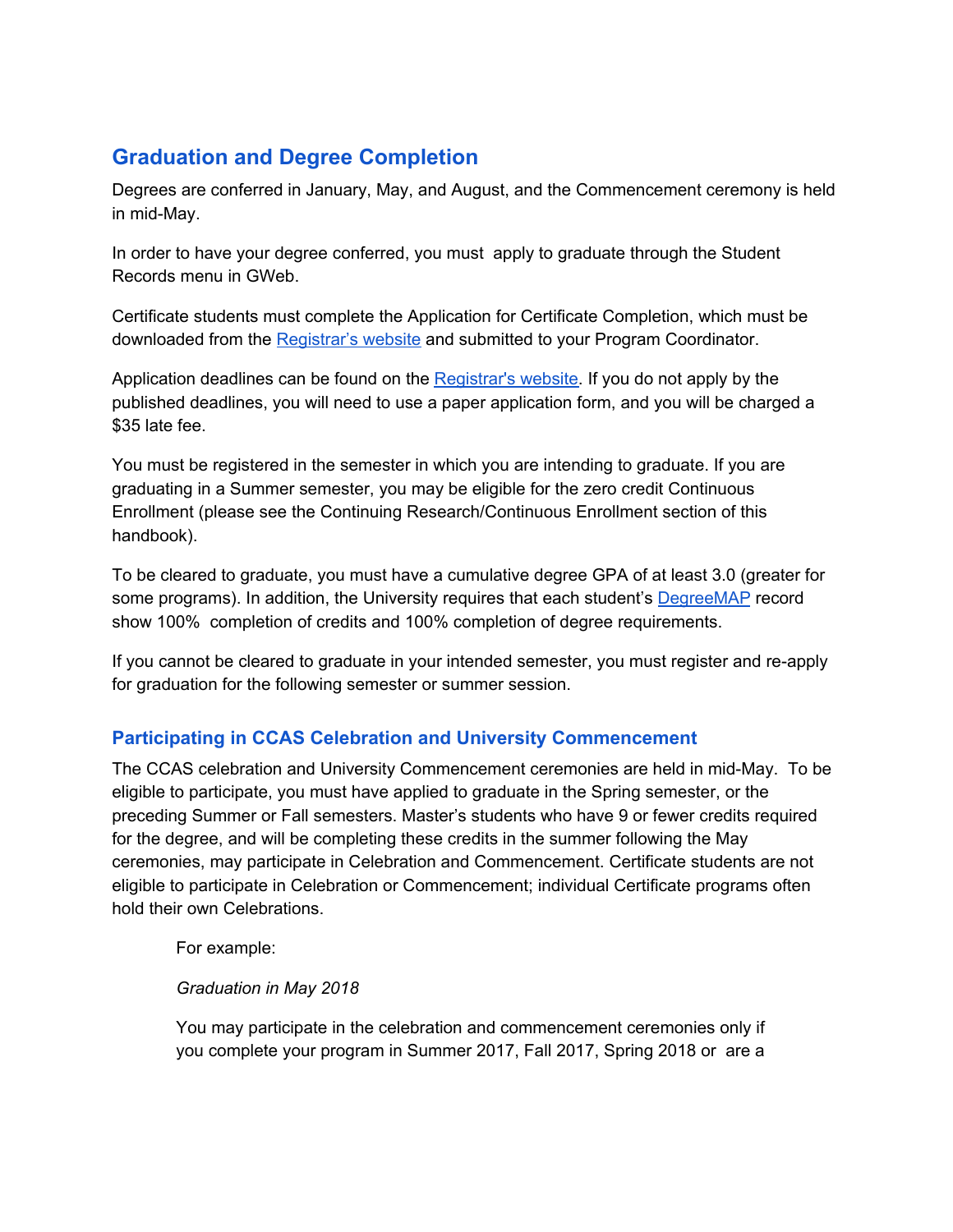Master's student with no more than 9 credits left which you will complete in Summer 2018.

You may not participate if you are completing in Fall 2018.The CCAS Celebration is normally held on the Friday morning of Commencement Weekend but is subject to change. The University Commencement is held on the National Mall on the Sunday of Commencement Weekend.

# **Master's Degree Special Requirements**

#### <span id="page-13-0"></span>**Master's Comprehensive Examination**

Many programs require a Master's Comprehensive Examination. Examinations are held on dates fixed by the departments. If you fail to pass the Master's Comprehensive Examination you may, with the approval of the department, repeat the examination at the next scheduled examination date. If your department does not approve a second attempt, your degree candidacy will be terminated. If you fail a second time, no further opportunity to take the examination is permitted, and your degree candidacy is terminated.

#### <span id="page-13-1"></span>**Thesis**

The main purposes of a master's thesis are to demonstrate your ability to make independent use of information and training and to furnish objective evidence of constructive powers in a chosen field. Students register for 3- 6 credit hours of thesis research. Registration for thesis research entitles you to the advice of the member of the faculty under whose direction the thesis is to be written. The faculty members who will direct the thesis must approve the thesis subject. All theses must be submitted electronically and meet the formatting and other requirements set forth on the Electronic Theses and [Dissertations](http://library.gwu.edu/etd) (ETD) website. You will be assigned grades of IPG for Thesis Research until your thesis is approved and submitted. Once complete, your thesis is assigned a grade of CR (credit); no letter grade is given for your thesis. All theses must have a Director and a Reader. If your Director is outside GW and has been approved by your department, you must have a GWU faculty member serve as Co-Director.

#### <span id="page-13-2"></span>**Final Examination**

The Final Examination or thesis defense is designed, scheduled, and administered by your department. It is an oral examination conducted by the thesis committee, which consists of your director and one reader at a minimum. Your current or prospective immediate supervisor of employment is not permitted to be a reader. Please consult with your department for any additional guidelines for your thesis defense.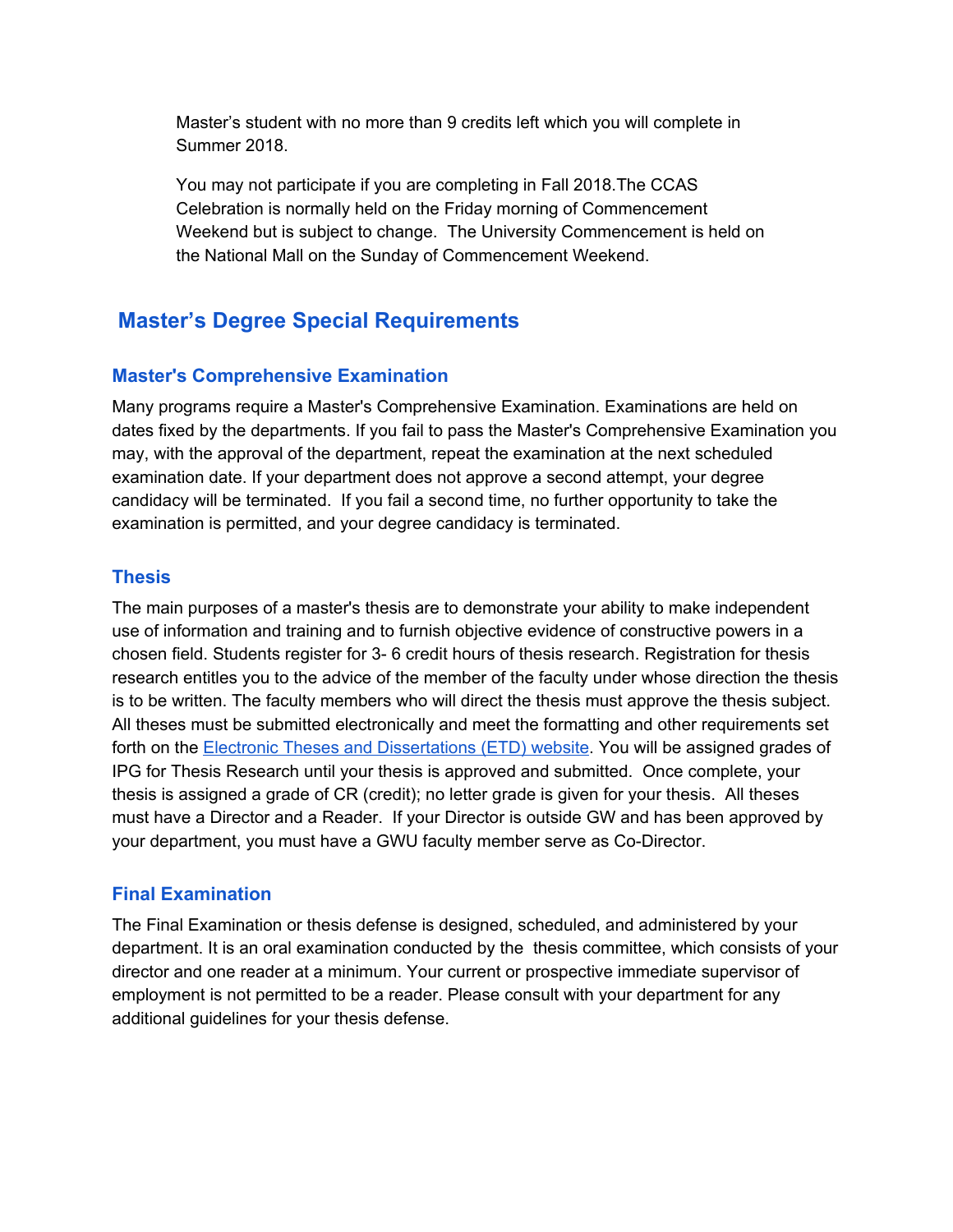Once you have successfully completed the Final Examination and the Committee has verified that any required revisions to the thesis have been made, you must complete the following steps:

- Upload your thesis through the Electronic Thesis and [Dissertation](http://library.gwu.edu/etd) (ETD) website;
- Submit the advisor signed ETD [Approval](http://columbian.gwu.edu/sites/default/files/u6/etd_approval_form_10.doc) Form;

These materials must be submitted by the deadline dates posted on the ETD website for the semester in which you are graduating. If you do not submit the required materials by the deadline, CCAS will not be able to clear you for graduation. You will then need to register for the next semester and reapply for graduation.

[Formatting](http://columbian.gwu.edu/sites/default/files/u6/etd_formatting_guidelines_10.doc) guidelines are noted on the ETD site. The guidelines are designed to produce documents that are uniform in style, but they also allow for the particular requirements of various disciplines.

Your thesis will first be sent to the Gelman Library for approval. Once approved by Gelman, it will be forwarded to CCAS for a final check. You may receive instructions from Gelman or CCAS to make changes and upload a revised edition of your work. The student will be notified by email once the thesis has been approved and forwarded to ProQuest/UMI. Requested changes must be submitted in a timely manner in order for CCAS to clear you for graduation.

You must pay ProQuest/UMI fee directly on line. The amount charged will depend on the publishing option chosen by you. GW recommends students choose the Open Access option in the interest of making their scholarship as accessible as possible.

Accepted theses and any accompanying illustrations become the property of the University. The University is to be given credit for material used in the publication of any portion of your thesis, whether as a direct quotation or as an adaptation.

#### <span id="page-14-0"></span>**Human Research Requirements**

If you are planning to conduct research at GW using human subjects, which will yield generalizable knowledge in the form of a journal article, poster presentation, or Master's thesis, you must obtain Institutional Review Board (IRB) approval before collecting data. Once you have defended your proposal to your committee, you can initiate the process by:

- Downloading and completing the Non-Medical Submission checklist and Non-Medical Submission form. These items can be obtained from the Office of Human [Research](https://humanresearch.gwu.edu/IRBforms) [website.](https://humanresearch.gwu.edu/IRBforms)
- Preparing a submission packet. You can refer to the submission checklist in order to decipher what you will need to turn in.

If you have any questions about this process, you may contact the Office of Human Research at any time by calling (202) 994-2715.